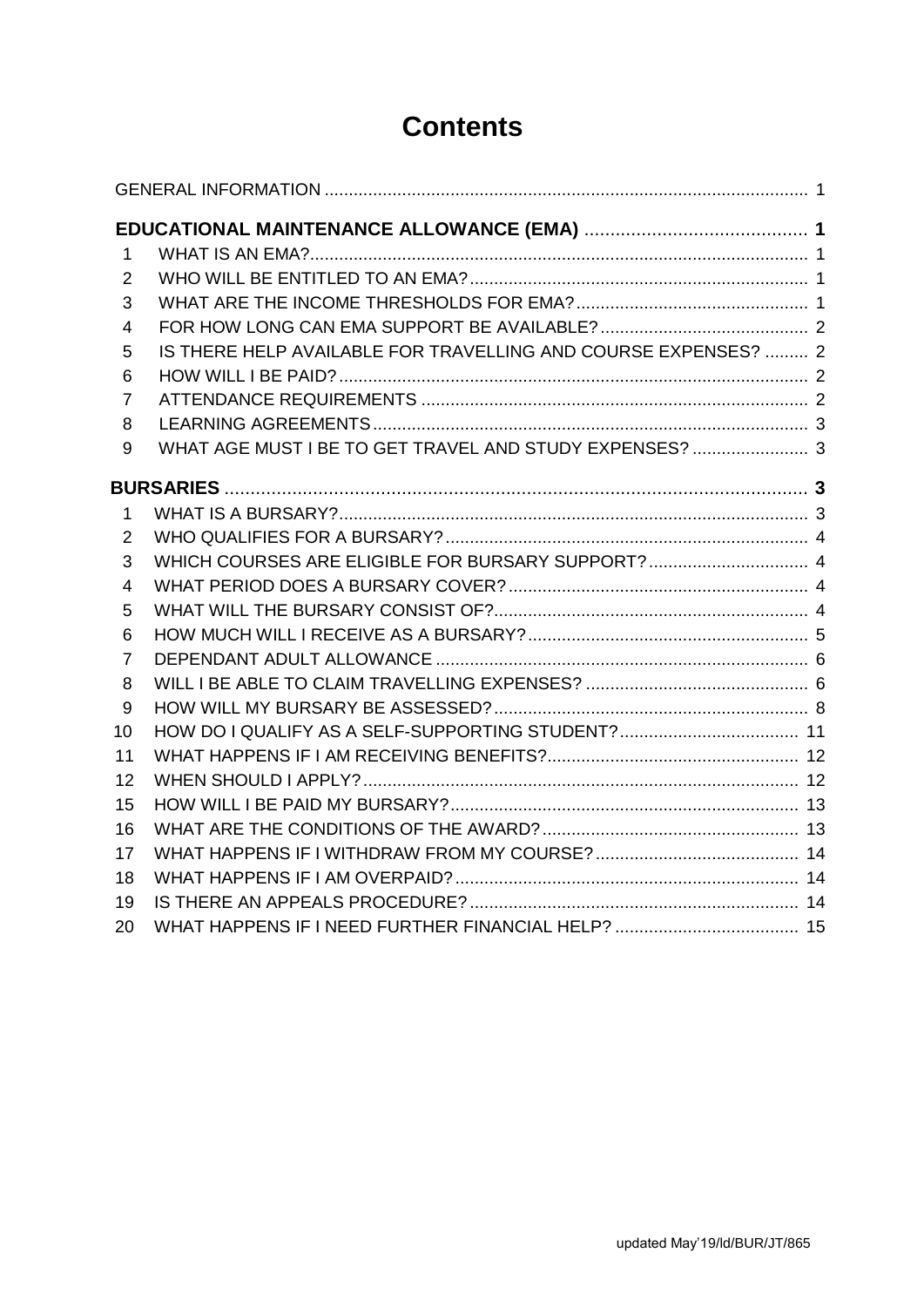## **General Information**

<span id="page-1-0"></span>If you have any financial queries please visit the Student Funding Office in No1 on The Square, call the office on 01506 418181 (select 'option 2') or send an email to bursaries@west-lothian ac.uk.

# **Educational Maintenance Allowance (EMA)**

## **1 What is an EMA?**

It is a weekly payment of £30.00 for students who are aged 16 and up to 18 continuing in full-time or part-time further education after reaching compulsory school leaving age.

#### **2 Who will be entitled to an EMA?**

The conditions of the EMA are:

- you must have turned 16 by 30 September 2022. If you turn 16 between 1 October 2022 and 28 February 2023 you can be considered for an EMA from January 2023
- the household income must be below the income thresholds detailed below
- you must be attending a non-advanced further education course at College
- you must meet the residency requirements.

#### **3 What are the income thresholds for EMA?**

The financial assessment will be based on income received during the tax year ended 5 April 2022.

£26,884.00 or below £30.00 per week (for families with more than 1 dependent child in the household)

£24,421.00 or below £30.00 per week (for families with a single dependent child in the household)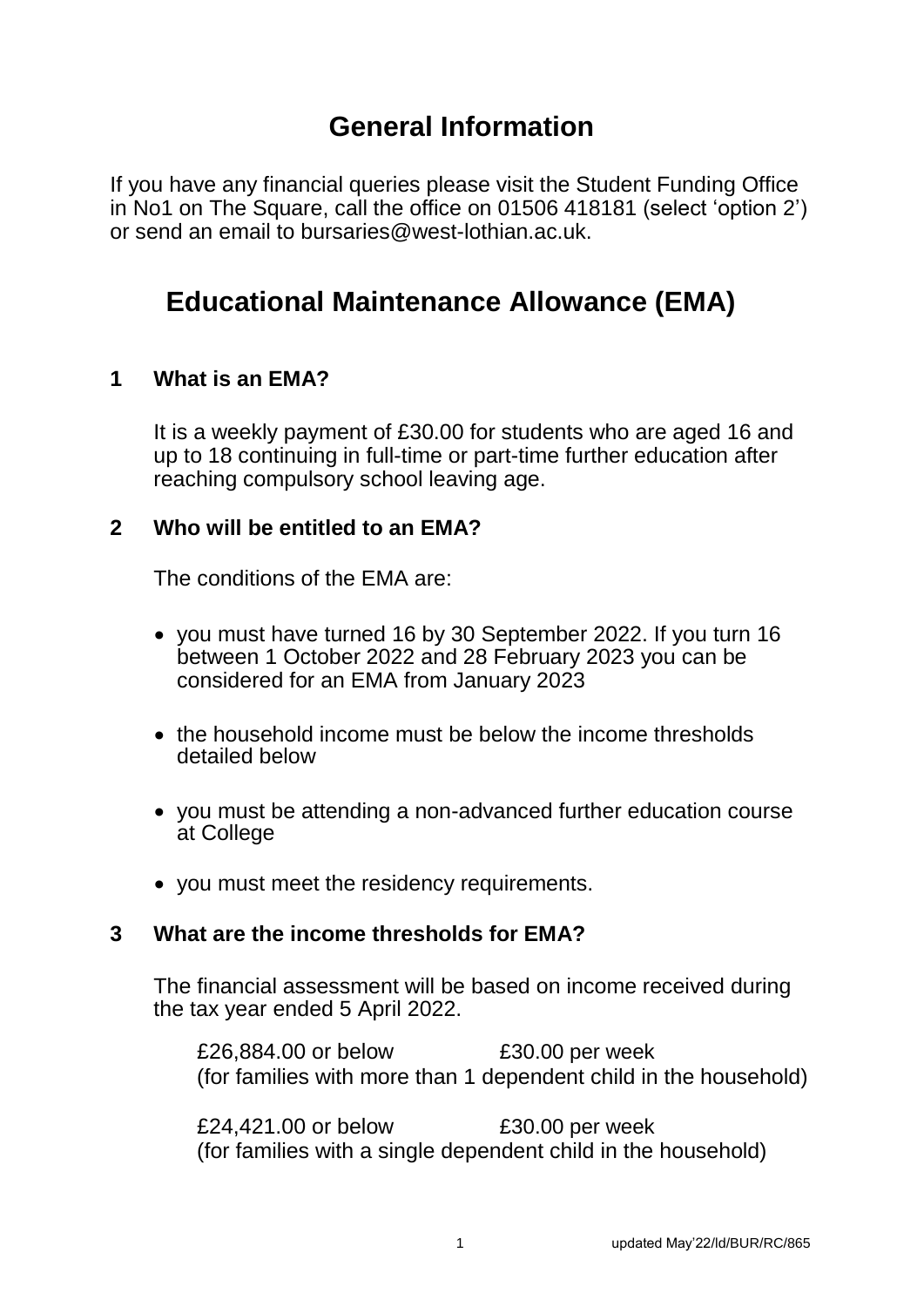<span id="page-2-0"></span>Documentary evidence of income will be required to support your application.

## **4 For how long can EMA support be available?**

Payment of an EMA will normally be restricted to a maximum period of three years. It will be available for students aged 16 and up to 18 years of age providing household income does not rise above the threshold. A new application is required each year.

## **5 Is there help available for travelling and course expenses?**

You can apply for help with travel by applying for an NEC travel card at Homepage - [YPTS \(freebus.scot\).](https://freebus.scot/)

You can apply for help towards study expenses, books, tools and protective clothing through a Further Education U18 Study Bursary.

## **6 How will I be paid?**

Payments will be made fortnightly in arrears directly into the nominated bank account of the student.

The EMA can only be paid for each full week's attendance within term time. Payment cannot be made for the short term-time holidays which include the October break, Christmas and Easter.

## **7 Attendance requirements**

The student must normally have 100% attendance for their full-time course to receive each week's payment. **Part payment for part attendance will not be made.** Students can self-certificate for 15 days of absence within the academic year, this will be counted by the Student Funds Office using the register. Where medical evidence is available the student can still receive payment for a maximum of 4 weeks of absence within the academic year. Medical evidence can include medical certificates, appointment cards/letters or evidence of medication. **A doctor or dentist appointment will only merit a half day absence.** 4 weeks maternity leave is allowed (6 weeks if a caesarean birth) and 2 weeks paternity leave. The student funds office must be notified of this in writing to continue payment throughout this time. After the 15 days self-certified absence, where evidence is not given for an absence the payment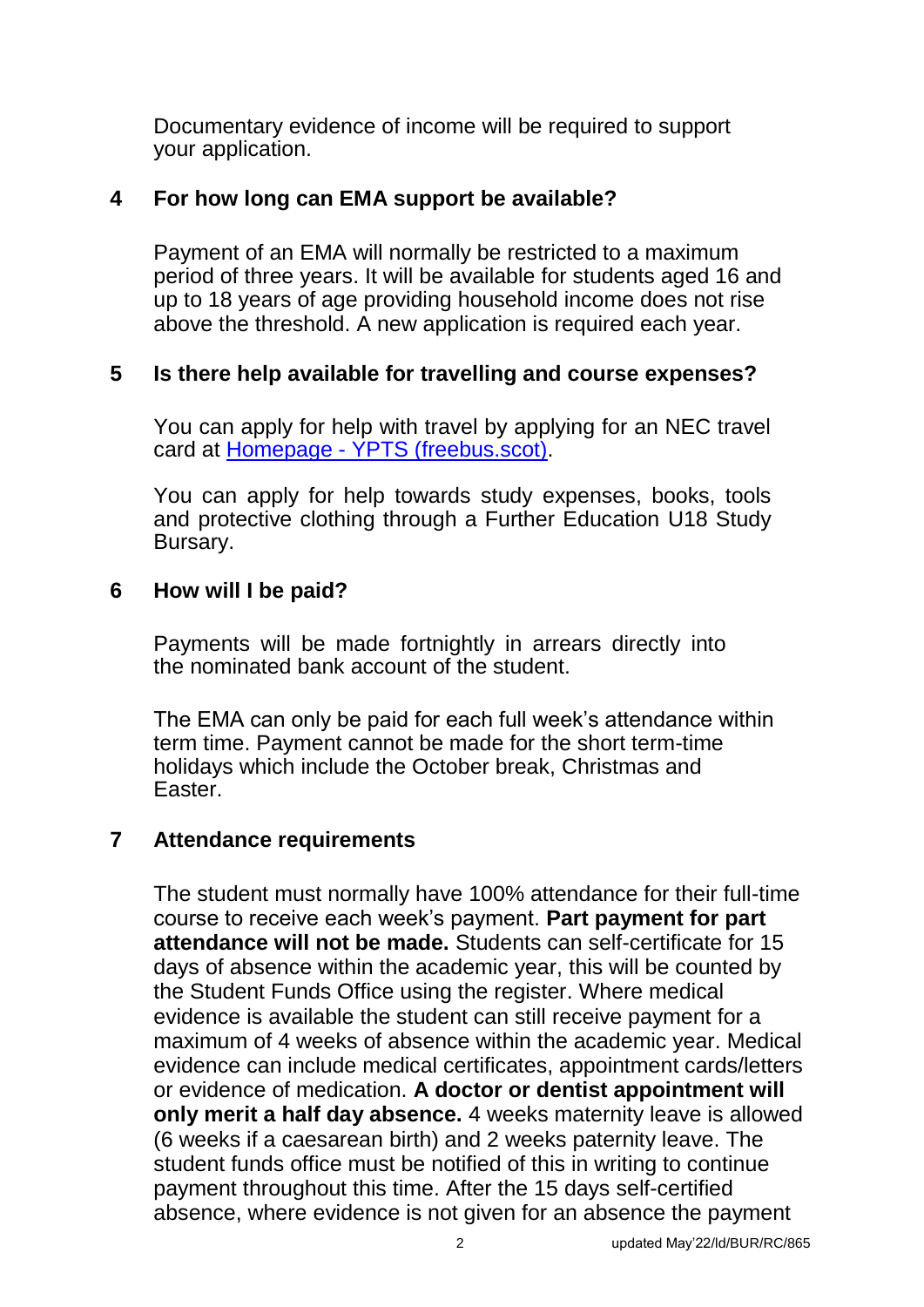will be held.

## <span id="page-3-0"></span>**8 Learning Agreements**

A Learning Agreement is an agreement between the student and the College that explains what is expected in terms of attendance, conduct and progress.

To be eligible for an EMA you must have had a learning Agreement authorised with the College.

## **9 What age must I be to get study expenses?**

You cannot receive a study expense Bursary if you are under 16 on 30 September 2022.

## *Christmas leavers*

Students who turn 16 between 1 October 2022 and 28 February 2023 do not generally qualify to leave full-time education until Christmas 2022. As a result they are not eligible for study Bursary assistance until January 2023.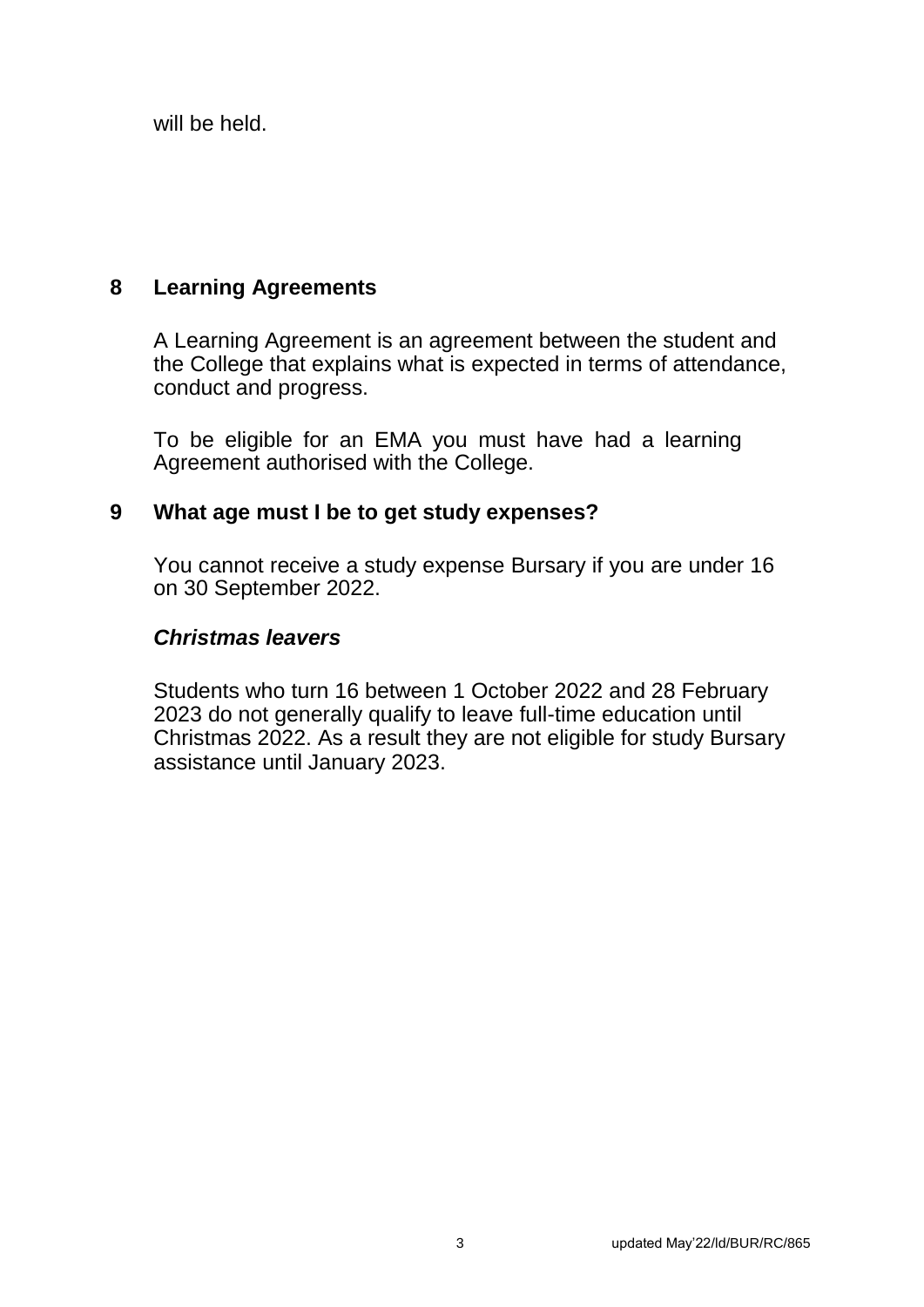# **Bursaries**

## **1 What is a bursary?**

A bursary is a financial award given to a student at the discretion of the College to help maintain students in their education beyond their statutory school leaving date. An award can include allowances that cover a student's maintenance, travel and study costs. The bursary fund is cash limited and is subject to availability.

## <span id="page-4-0"></span>**2 Who qualifies for a bursary?**

The student must satisfy the residential requirements. This means you must have been ordinarily resident in the British Islands throughout the three years preceding the start date of your course. You must also have been ordinarily resident in Scotland on the start date of the course. There are a number of special cases in relation to residency requirements. You should seek guidance from the Student Funding Office within Spectrum in the Street Building at West Lothian College if you are in any doubt.

## **3 Which courses are eligible for bursary support?**

A student should normally receive bursary support for one course of study to gain a vocational qualification provided that the student has not previously received financial support for a full-time course beyond the age of 18.

This applies to courses up to but not including Higher National Certificate level.

Applicants who have previously received either a mandatory or discretionary award from public funds will be considered by the College on an individual basis.

## **4 What period does a bursary cover?**

The bursary is calculated to cover the duration of the course eg the number of weeks at College including any short holidays. It is not intended to cover the student during the summer months.

## **5 What will the bursary consist of?**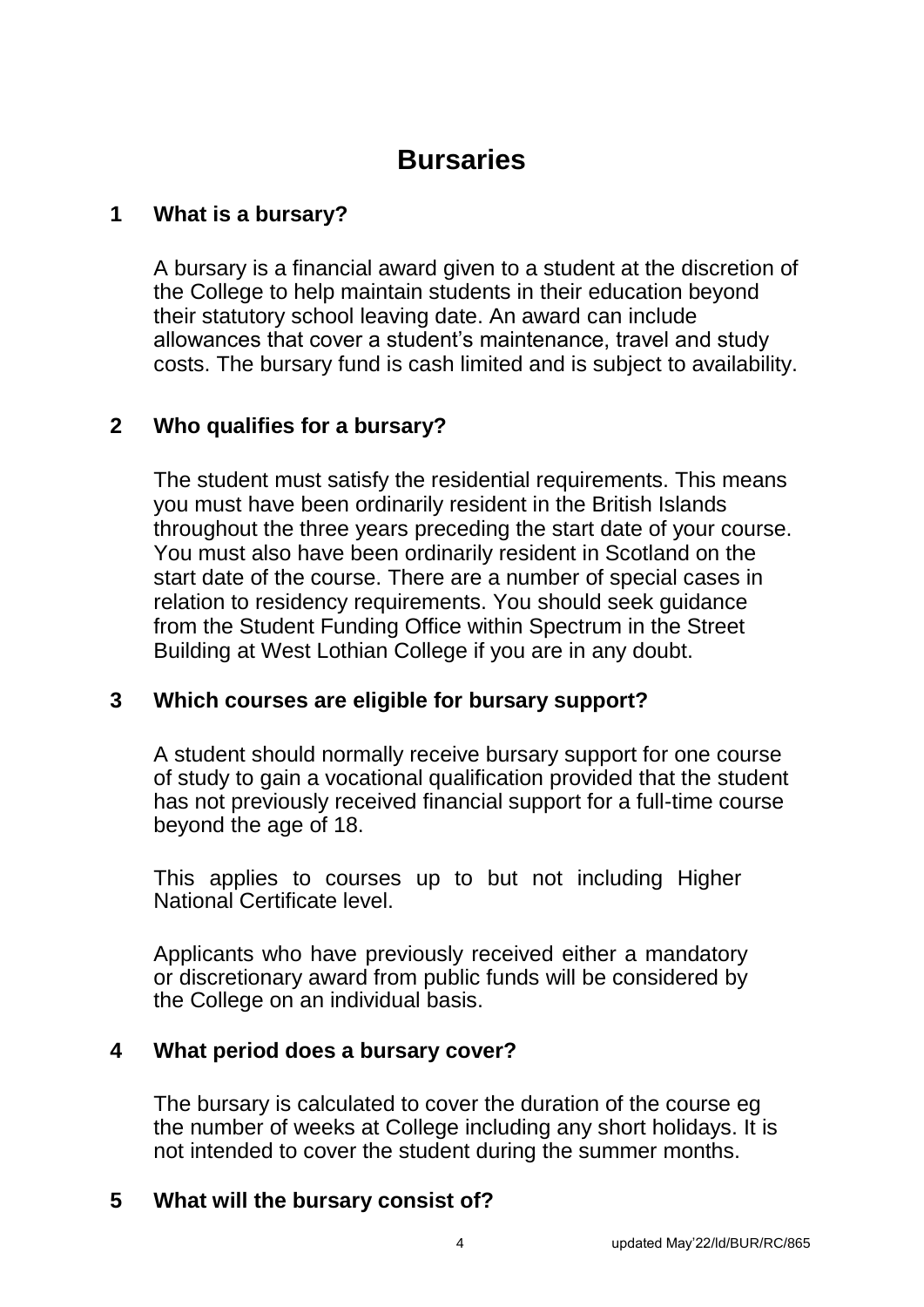According to the needs of the individual, the bursary may include sums to cover the costs of:

- a maintenance allowance
- dependants' allowance when appropriate
- allowances for study expenses, necessary books, instruments, tools and special clothing
- necessary and reasonable travelling expenses.

#### <span id="page-5-0"></span>**6 How much will I receive as a bursary?**

The National Policy and Recommended Rates for FE Bursaries provides an agreed basic rate for each category of bursary. The actual amount paid to you depends on your personal circumstances.

The basic allowance is shown as a weekly rate for guidance only. Bursaries are paid in **four** weekly instalments in arrears, with the exception of the first instalment which is a 2 week payment.

**A student under 18:** a study expense bursary will be awarded to a student who is under 18 at the start of his/her course. This is the date the course commences rather than the date the student starts the course.

**A Care Experienced Student:** If a student is currently or has ever been in care/looked after by their local authority then they will be eligible for the Care Experienced Bursary at a rate of £202.50 per week.

**A parentally supported student:** a bursary will be awarded to a student who on the start date of his/her course has reached the age of 18 but is under 25. This is the date the course commences rather than the date the student starts the course.

| Standard (at home) Allowance      | £89.42  |
|-----------------------------------|---------|
| Higher (away from home) Allowance | £113.00 |

**A self-supporting student:** A bursary will be awarded to a student who on the start date of his/her course is aged 25 years or over/has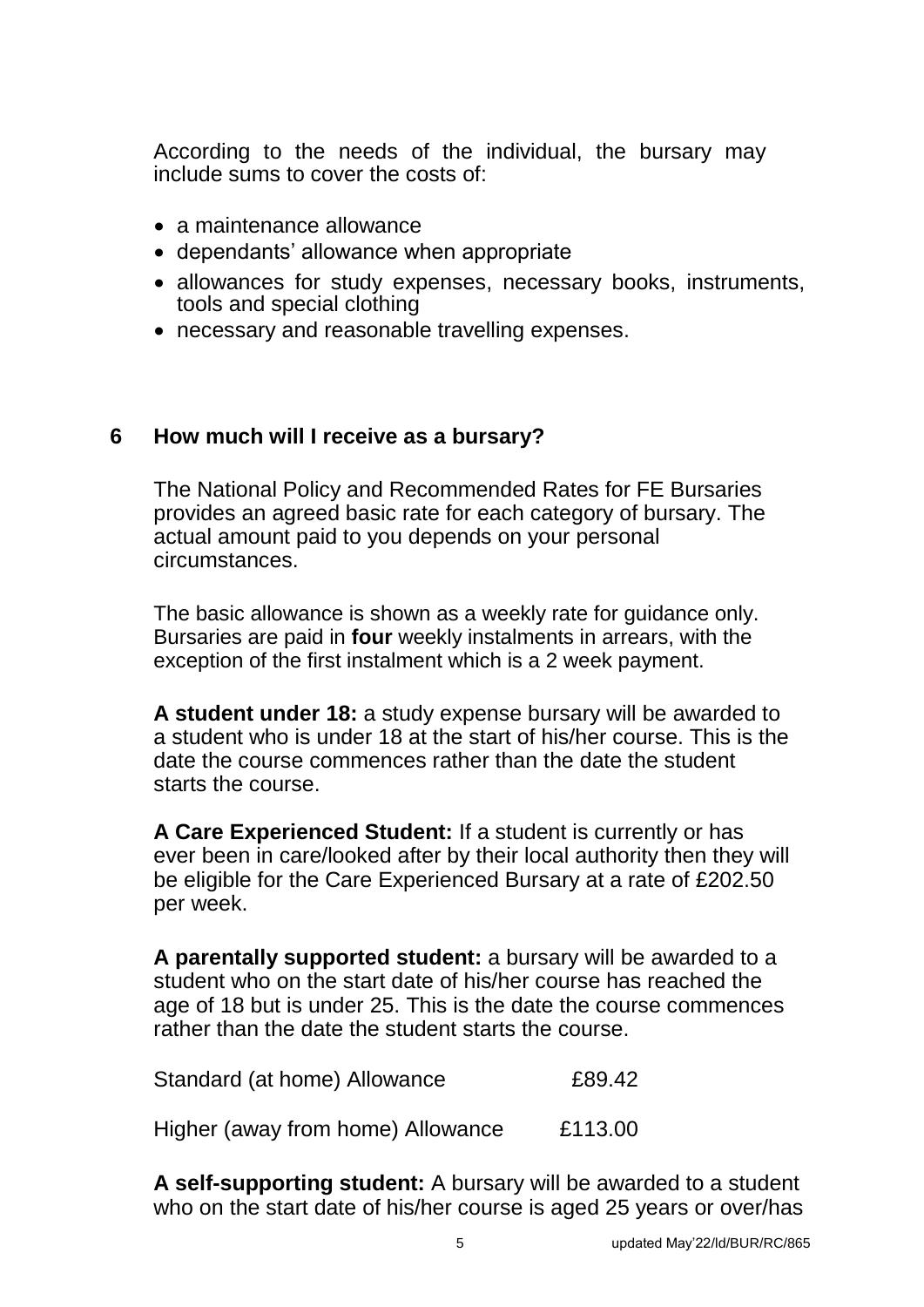supported themselves for three years/is married. This is the date the course commences rather than the date the student starts the course.

Self-supporting E113.00

<span id="page-6-0"></span>

## **Standard Allowance**

The Standard Allowance is payable to all students living in the parental home. Dependent students will be assumed to live in the parental home if this is within reasonable daily travelling distance of the College. Therefore, any student who has moved out of the parental home but does not qualify as self-supporting will have their bursary assistance restricted to the standard (at home) rate maintenance if his/her parental home is within reasonable daily travelling distance of West Lothian College.

## **Higher Allowance**

- The higher allowance will be paid to all married students living in the matrimonial home.
- The higher allowance will be paid to all widowed, divorced or separated students living out with the parental home.
- The higher allowance will be paid to self-supporting students not living in the parental home

## **7 Dependant Adult Allowance**

Students can receive this allowance if they have care, financial or legal responsibilities for an adult dependant. This allowance is £60.80 per week and is subject to a means test. A dependant allowance can only be considered when the adult dependant's weekly income is lower than £60.80 – claims of eligibility for a dependant allowance must be supported by documentary evidence.

## **8 Will I be able to claim travelling expenses?**

To be eligible for assistance with travel necessarily incurred in attending an approved course of study, students must live in one of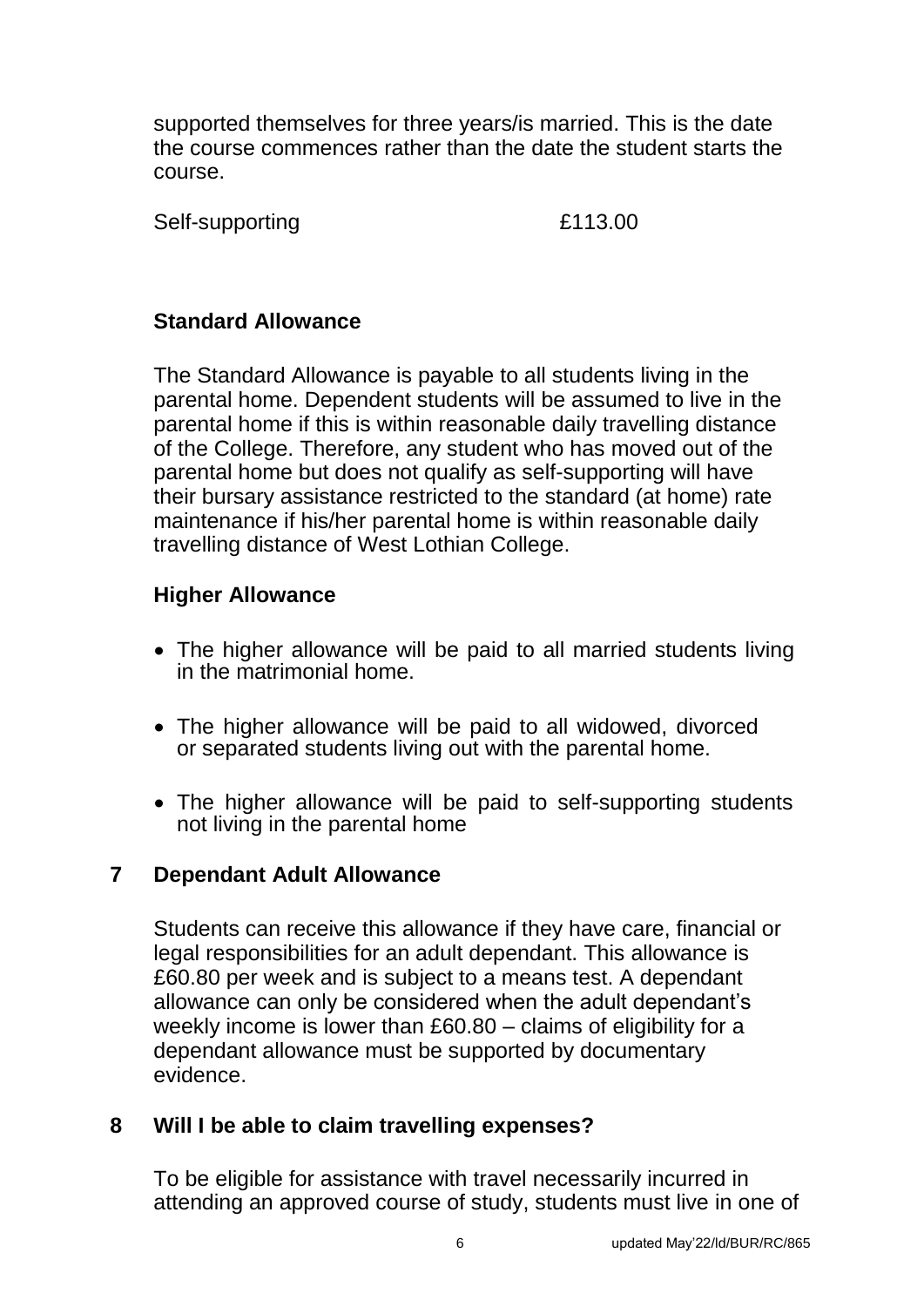the areas listed on page 8.

Students under the age of 22 years on the start date of their course are not eligible for assistance with travel and must apply for the NEC travel card at **Homepage - YPTS** (freebus.scot), this will allow free travel on all buses throughout Scotland.

For all other students, eligibility for assistance with travel will be means tested and is dependent upon the level of contribution expected from the student and/or their parents/spouse/partner/legal guardian.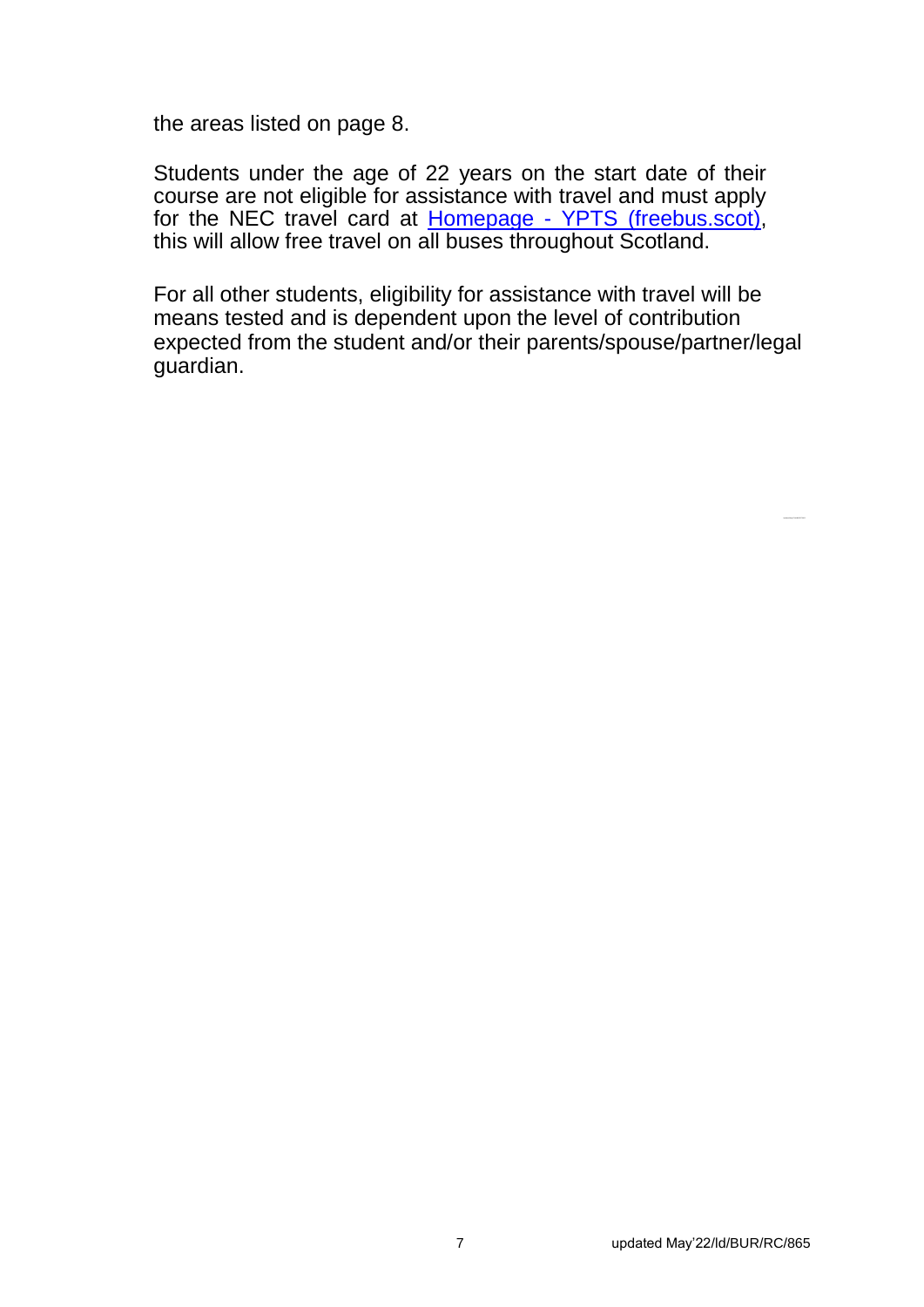Travel arrangements are as follows:

| Addiewell<br>Armadale<br><b>Bathgate</b><br><b>Blackburn</b><br><b>Blackridge</b><br><b>Broxburn</b><br>Carmondean | A first bus pass code will be<br>provided four weekly to purchase<br>an M ticket on the First bus app.<br>If your course of study is |
|--------------------------------------------------------------------------------------------------------------------|--------------------------------------------------------------------------------------------------------------------------------------|
| Deans<br><b>East Calder</b>                                                                                        | only 2 days per week, you<br>will not receive a bus pass                                                                             |
| Edinburgh<br>Fauldhouse<br>Harthill                                                                                | and will only be entitled to<br>£10.00 per week for Travel<br><b>Expenses.</b>                                                       |
| Kirknewton<br>Knightsridge                                                                                         |                                                                                                                                      |
| Mid Calder<br>Polbeth                                                                                              |                                                                                                                                      |
| Pumpherston<br>Seafield                                                                                            |                                                                                                                                      |
| Stoneyburn<br><b>Uphall Station</b>                                                                                |                                                                                                                                      |
| <b>West Calder</b><br>Whitburn                                                                                     |                                                                                                                                      |
|                                                                                                                    |                                                                                                                                      |

## **Any area of Livingston not mentioned in the above table will not be entitled to travel expenses**.

If your town has not been mentioned above, you will receive £20 a week travel expenses if you are over the age of 22.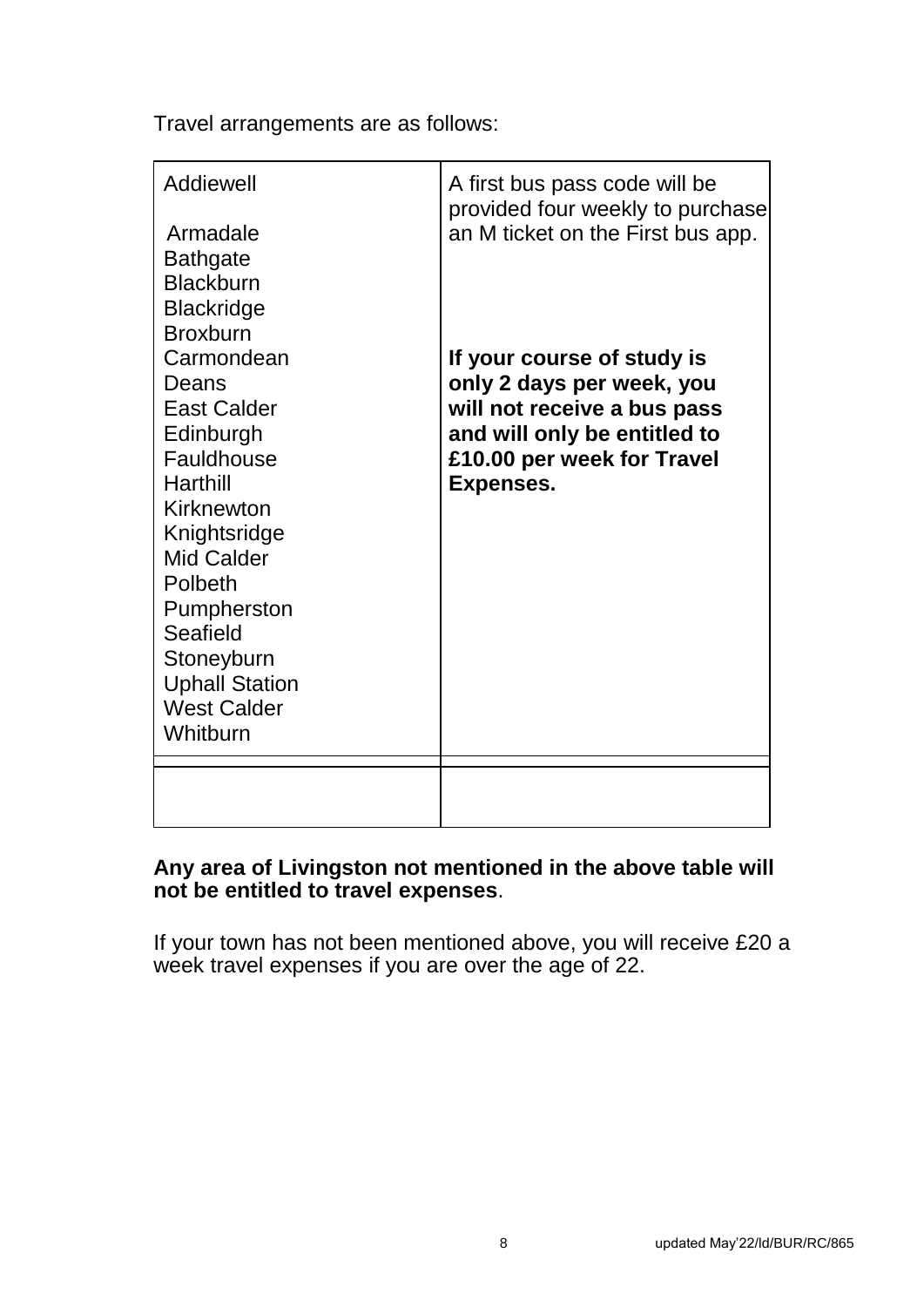#### <span id="page-9-0"></span>**9 How will my bursary be assessed?**

Any bursary payable will be reduced on a pound for pound basis for unearned income received in excess of £21.77 per week. If you have an income, other than the bursary award **whilst you are attending College** give full details eg DWP benefits (including Working Tax Credits) gross income from pensions, bank and building society accounts, trust funds etc.

#### **If you are under the age of 25 on the start date of your course**

and do not qualify as a self-supporting student (see page 11) then your bursary calculation will also be subject to a parental contribution. Your parents/legal guardians will be asked for details of their income in the application.

In the assessment of the parental contribution the income taken as the starting point is the gross income of the applicant's parent(s) to 5 April 2022.

The two scales of parental contribution applicable are detailed below.

#### **Parentally supported students – 18 or over but under 25 on the start date of your course**

The contribution scale is applied to parentally supported student bursaries.

If gross parental income is £24,275.00 a contribution of £45.00 is assumed. The contribution increases at a rate of £1.00 per £9.00 balance of income thereafter up to a threshold of £50,977.00 where it will change to £1.00 for every £6.50 eg:

| <b>Gross Income</b> | <b>Contribution</b> |
|---------------------|---------------------|
| Less than           | Nil                 |
| £24,275.00          |                     |
| £24,275.00          | £45.00              |
| £31,745.00          | £875.00             |
| £49,664.00          | £2,866.00           |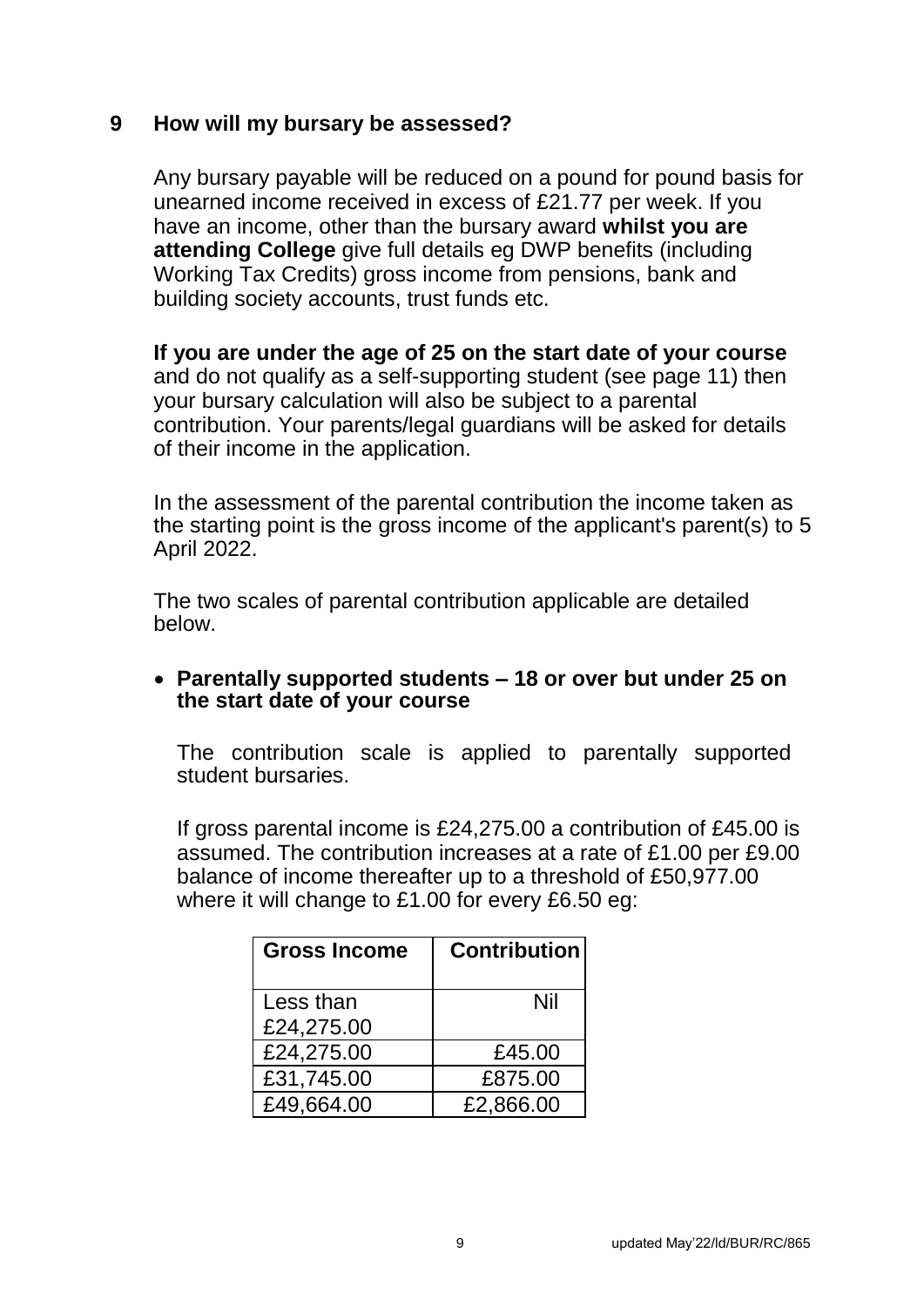After the contribution has been assessed it will be reduced by £152.00 in respect of each child (other than the award student) dependent on the parent(s)/legal guardian(s).

Where other dependants are similar award students, only one contribution is assessed for the family and it is divided among the students and deducted from the individual awards.

## **Self supporting**

If you are married or living with a partner your award will also be subject to a spouse/partner contribution. You will be asked for details of your spouse/partner and his/her income in the application.

A student's assessed award is reduced by the amount of contribution which the spouse/partner is considered to be able to make towards the student's expenses.

In the assessment of the spouse/partner contribution, the income taken as the starting point is the gross income of the spouse. If the gross income is £20,643.00 a contribution of £45.00 is assumed. The contribution increases at the rate of £1.00 per £9.00 balance of income thereafter, up to a threshold of £50,977.00 where it will change to £1.00 for every £6.50.

| <b>Gross Income</b> | <b>Contribution</b> |
|---------------------|---------------------|
| Less than           | Nil                 |
| £20,643.00          |                     |
| £20,643.00          | £45.00              |
| £27,933.00          | £855.00             |
| £35,538.00          | £1,700.00           |
| £50,568.00          | £3,370.00           |

After the contribution has been assessed it will be reduced by £152.00 in respect of each child (other than the award student) dependent on the spouse.

Where other dependants are similar award students, only one contribution is assessed for the family and it is divided among the students and deducted from the individual awards.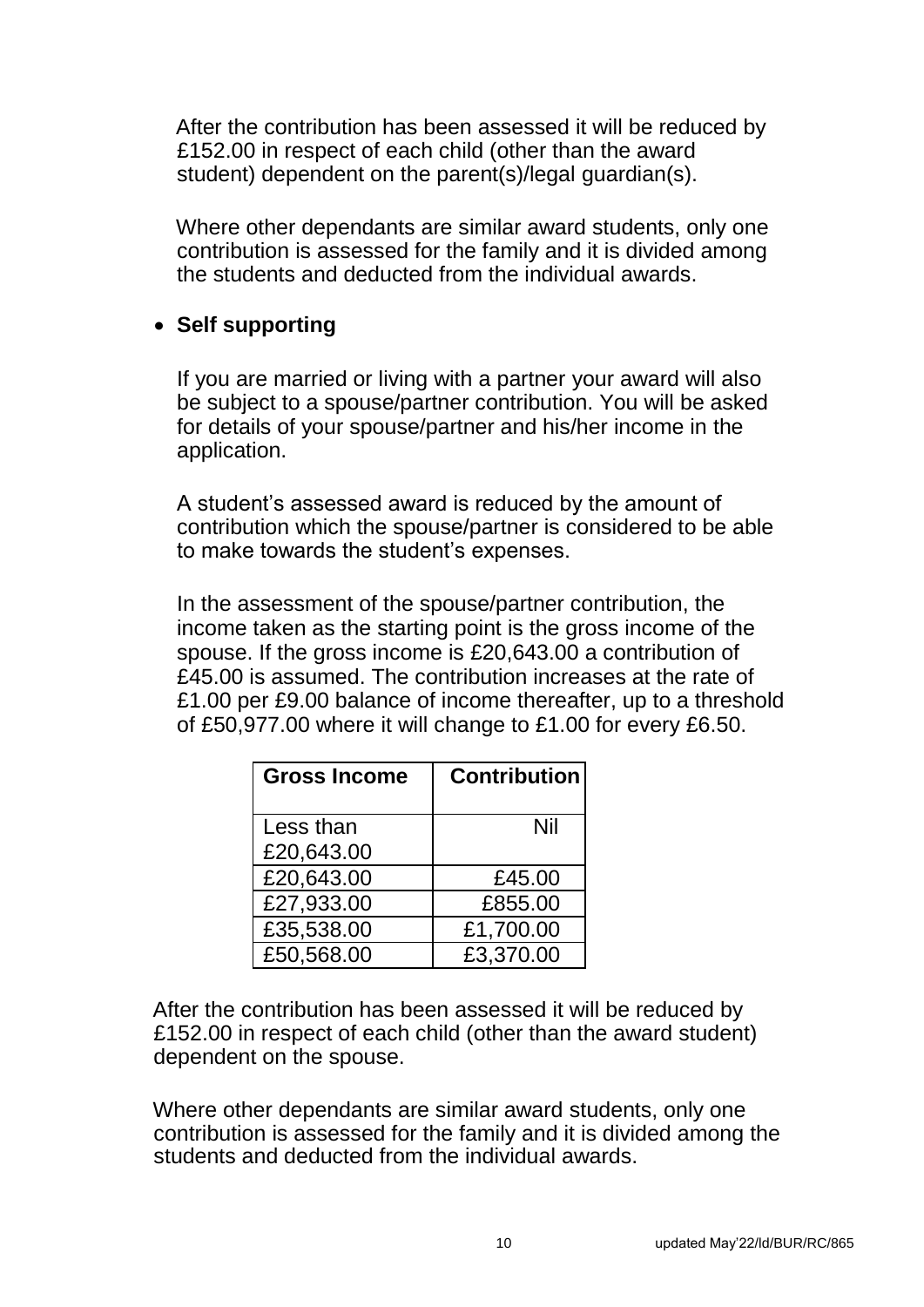## **Examples**

## **Parentally supported students:**

#### **38 weeks x £89.42 = £3,397.96**

If the student's parental income was £24,275.00 or less the sum of £3,397.96 would be payable in full.

However, if the parental income was £31,745.00 for example, a contribution of £875.00 would be expected and a maintenance allowance of £2,522.96 would be paid (£3,397.96 - £875.00).

#### **Self-support student (25 or over) married and living in the marital home:**

#### **38 weeks x £113.00 = £4,294**

However, if for example the partner's income was £27,933.00 and the student has two children, the contribution would be as follows:

£27,933.00 = £855.00 contribution 2 children =  $£152.00$  per child Therefore an amount of £304.00 would be deducted from the contribution £855.00 - £304.00 = £551.00

The calculated allowance would be £4,294 - £551.00 = £3,743

#### **Please note that these are simple examples of how a bursary might be calculated. The level of award payable will depend on the student's individual circumstances.**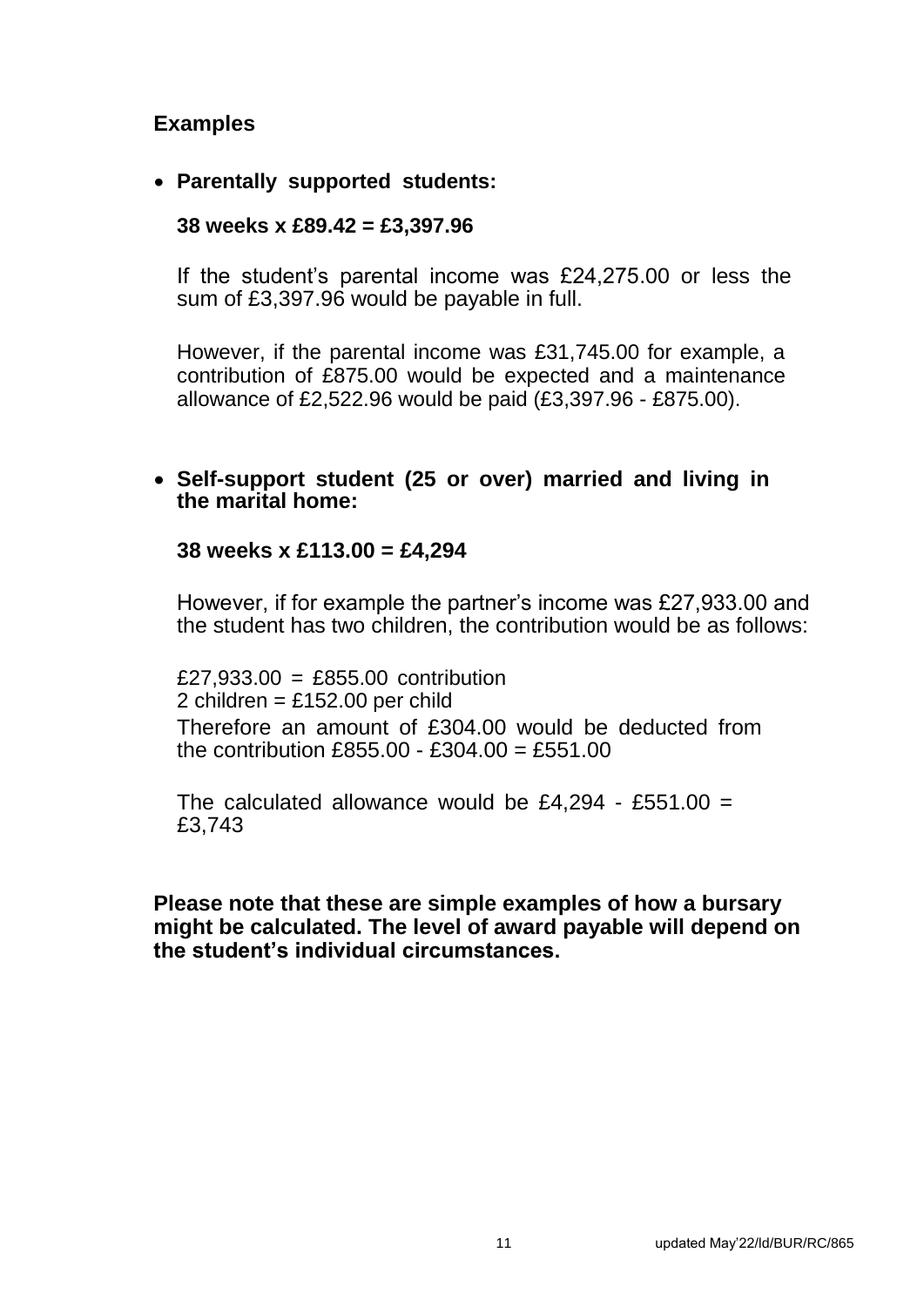## <span id="page-12-0"></span>**10 How do I qualify as a self-supporting student?**

A self-supporting student must have:

- no parent living; or
- attained the age of 25 years on the start date of your course for which the bursary application is made; or
- been married or lives as an unmarried partner prior to the commencement date of the course for which the bursary application is made.
- supported himself or herself out of earnings from full-time employment or benefits for any three years preceding the commencement date of the course for which the bursary application is made. We will require documentary evidence such as three years p60s or a letter from your local Inland Revenue tax office.

Periods that may be counted as part of the three years are:

- any time during which a student had the care of a person (adult or child) dependent on them and/or was in receipt of sickness, DLA or maternity benefits
- periods during which the student was in receipt of DWP benefits ie Jobseekers Allowance, Income Support or training under government sponsored course.

The onus is on the student to provide documentary evidence to prove they have self-supporting status. If there is not sufficient evidence to prove this, then West Lothian College will consider that student under one of the other categories of support.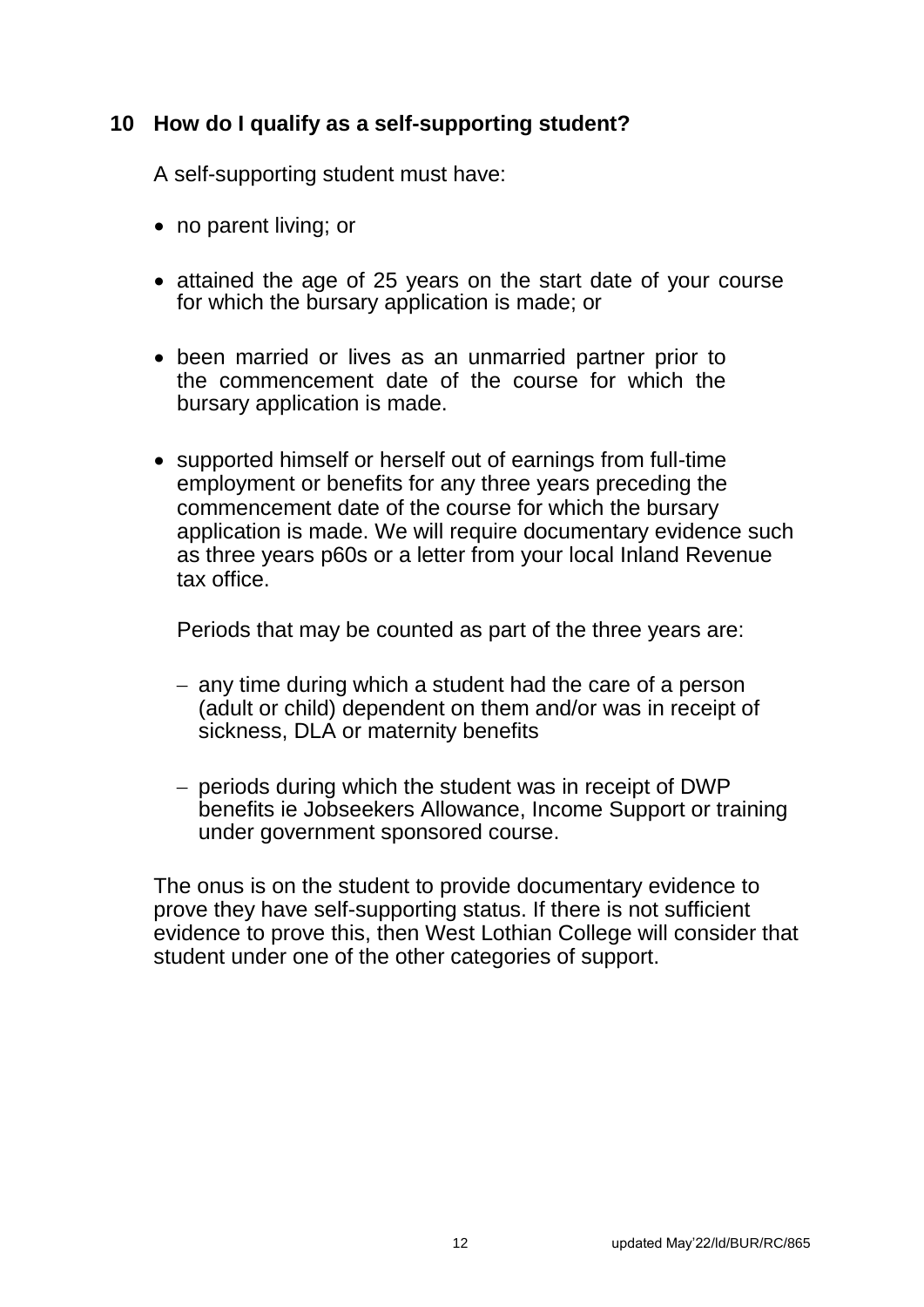## <span id="page-13-0"></span>**11 What happens if I am receiving benefits?**

Income Support/ESA - Students on these benefits can normally stay on the benefit and receive bursary support for equipment and travel only. If you are receiving ESA you need to check with the DWP that you can stay on it while studying.

Before submitting your bursary application you must have form BUR6 (can be requested by emailing bursaries@westlothian.ac.uk) completed by the DWP/Jobcentre Plus confirming your eligibility to receive such support.

If you are in any doubt about your eligibility you should seek advice from the Student Funding Office within No1 at The Square at the College.

#### **12 What happens if I am receiving Universal Credit?**

If you are in receipt of Universal Credit and have children or receive the limited capability for work element you will remain on Universal Credit.

A bursary of £28.00 per week will be awarded and this **will not** affect the Universal Credit award.

## **13 When should I apply?**

When you have been offered a place on the College course and accepted that place on my college a link will appear for you to apply for funding. **The closing date for applications is 7 October 2022** for courses starting in August 2022 and **3 March 2023** for courses starting in January 2023. Applications will be accepted after these dates but any money entitlement will not be backdated and will be awarded from the date the application was received.

#### **PROCESSING YOUR APPLICATION CAN TAKE A MAXIMUM OF 4 WEEKS. IF YOU DO NOT HEAR FROM THE STUDENT FUNDING OFFICE WITHIN 4 WEEKS THEN YOU SHOULD CONTACT THE OFFICE TO CHECK.**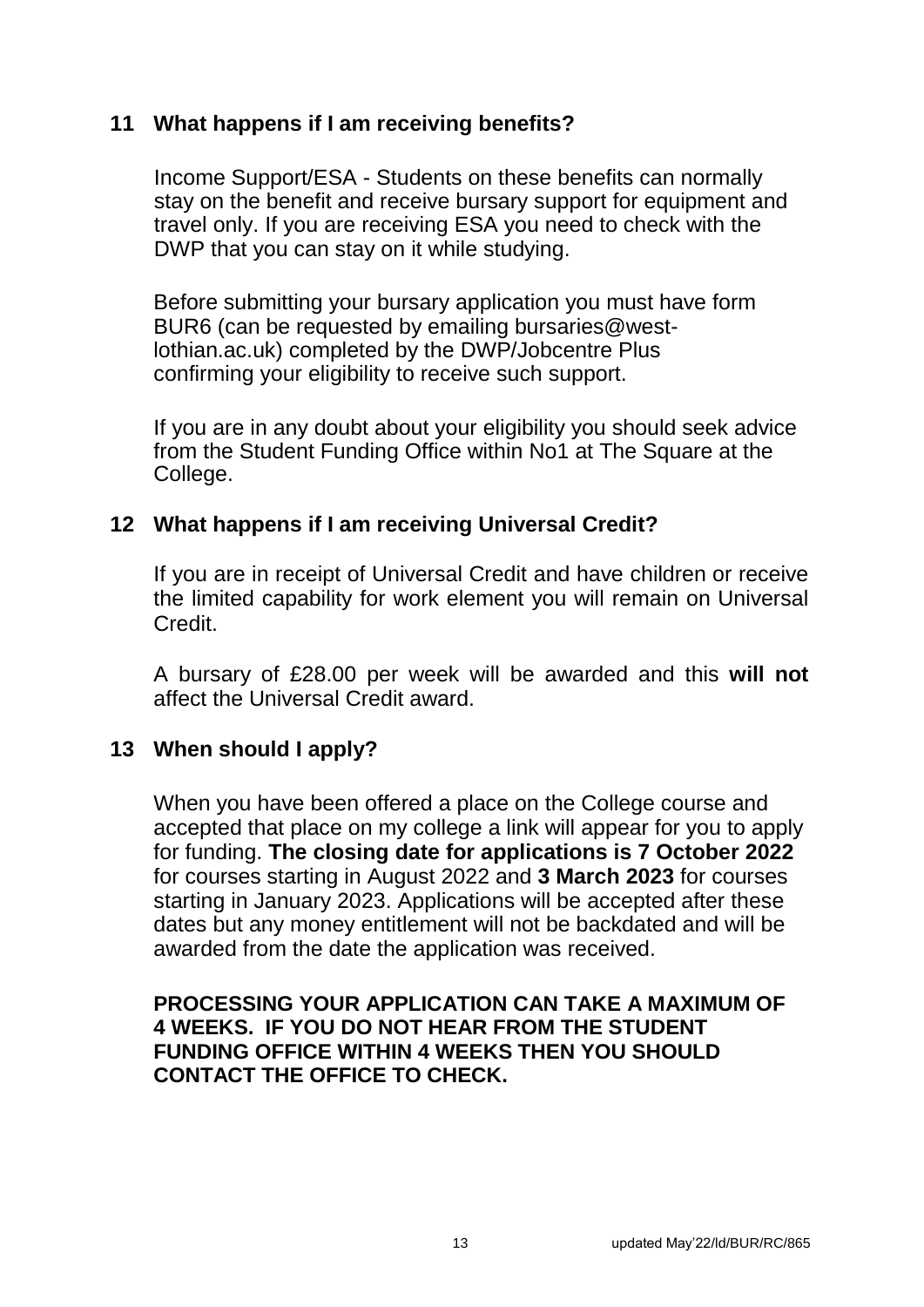## <span id="page-14-0"></span>**15 How will I be paid my bursary?**

The College will pay your bursary directly into your bank account. The first instalment will be a 2 week payment paid on 9 September 2022. Further instalments will be 4 weekly as per payment schedule that you will receive with Award. **The first instalment will not be released until you accept the award. This can be done on My College once you have received your award by email**.

## **16 What are the conditions of the award?**

The full conditions will be issued to you with your email of award. However, in general the following conditions must be met:

All bursaries are subject to satisfactory conduct, progress and attendance of the student. The student must normally have 100% attendance for their full-time course to receive each week's payment. Students can self-certificate for 15 days of absence within the academic year, this will be counted by the Student Funds Office using the register. Where medical evidence is available the student can still receive payment for a maximum of 4 weeks of absence within the academic year. Medical evidence can include medical certificates, appointment cards/letters or evidence of medication. A doctor or dentist appointment will only merit a half day absence. After the 15 days self-certified absence, where evidence is not given for an absence the payment will be held.

- 4 weeks maternity leave is allowed (6 weeks if a caesarean birth) and 2 weeks paternity leave. The student funds office must be notified of this in writing to continue payment throughout this time.
	- Absence for holiday purposes. Since the Bursary is paid for students to be in attendance and holidays are determined by the October, Christmas and Easter breaks, West Lothian College will **not** make bursary payments for periods where a student is on holiday during term-time.
	- Any changes in income or other particulars relevant to the bursary should be notified to the Student Funding Team immediately. The student or any person acting on the student's behalf shall, at such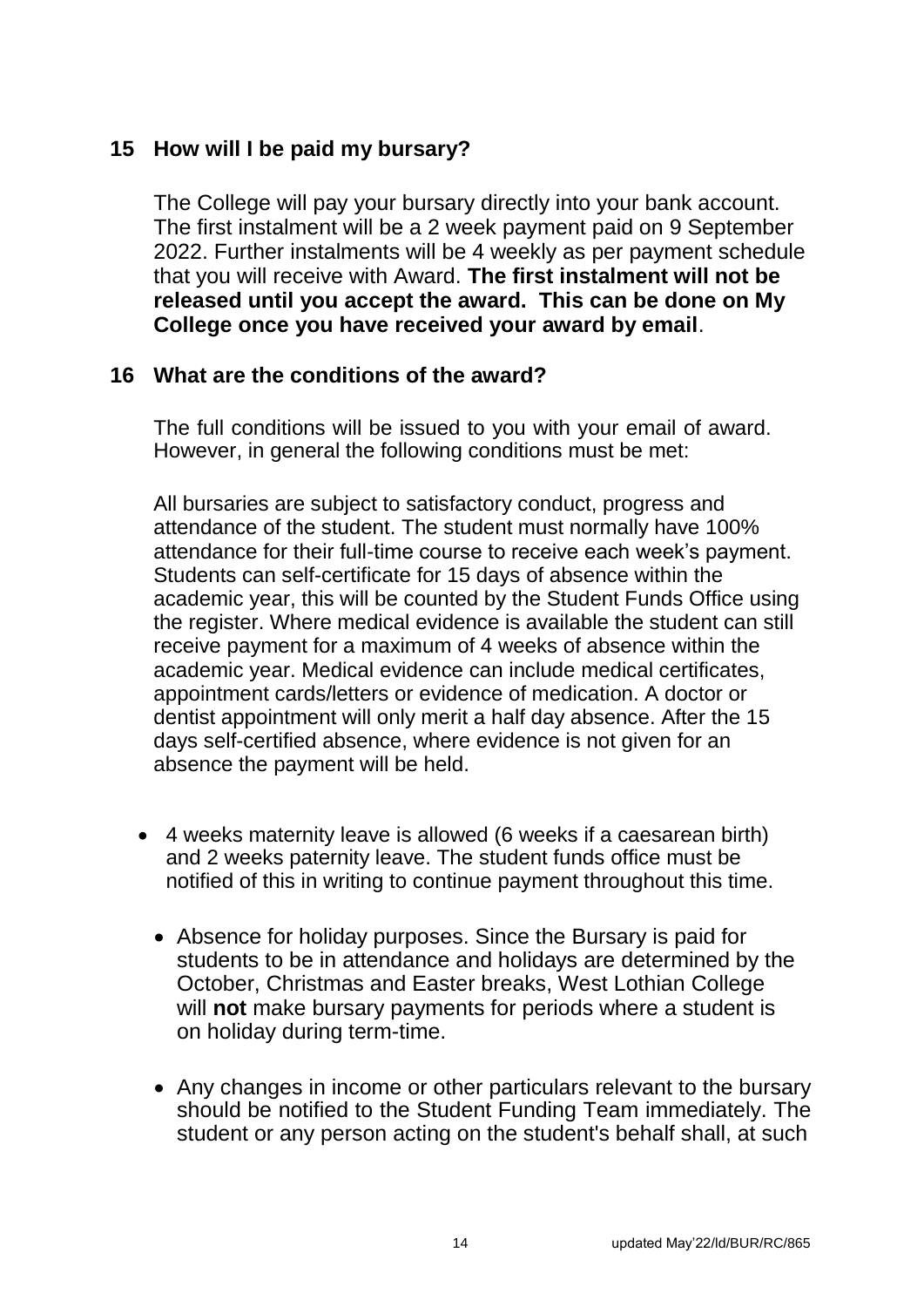<span id="page-15-0"></span>times as the College requires, provide information and documents necessary to exercise its functions.

• The College may revise the bursary at any time during its tenure and may suspend or terminate the bursary without further warning if the conditions of award are not complied with or if the college is not satisfied with the conduct or progress of the student. **Additionally, bursary is subject to availability of funds.** 

#### **17 What happens if I withdraw from my course?**

It is the responsibility of the award students to notify the Student Funding Team immediately upon withdrawal from their course of study. The College is entitled to reclaim all money previously paid but, where progress and attendance have been satisfactory for at least 13 term time weeks, allowances are normally given up to the student's last date of (regular) attendance.

#### **18 What happens if I am overpaid?**

If a student is overpaid for any reason, the College will request repayment of the sum overpaid. The student will be obliged to pay the College the sum requested. **This means that when a student is overpaid, whether because of failure to report changes in circumstances or because of withdrawal from his/her course or for any other reason, the College has the right and duty to seek recovery and will normally do so.** 

## **19 Is there an Appeals Procedure?**

All students are advised, in the first instance, to discuss any grievance they have with a member of staff from the Student Funding Team. They provide any information or assistance required on appealing against bursary decisions.

If you are not satisfied with the reply given at this stage you may wish to submit a formal Letter of Appeal to the College Managed Funds Committee who will respond to you within 10 working days. An Appeal should be made by letter within **28** days.